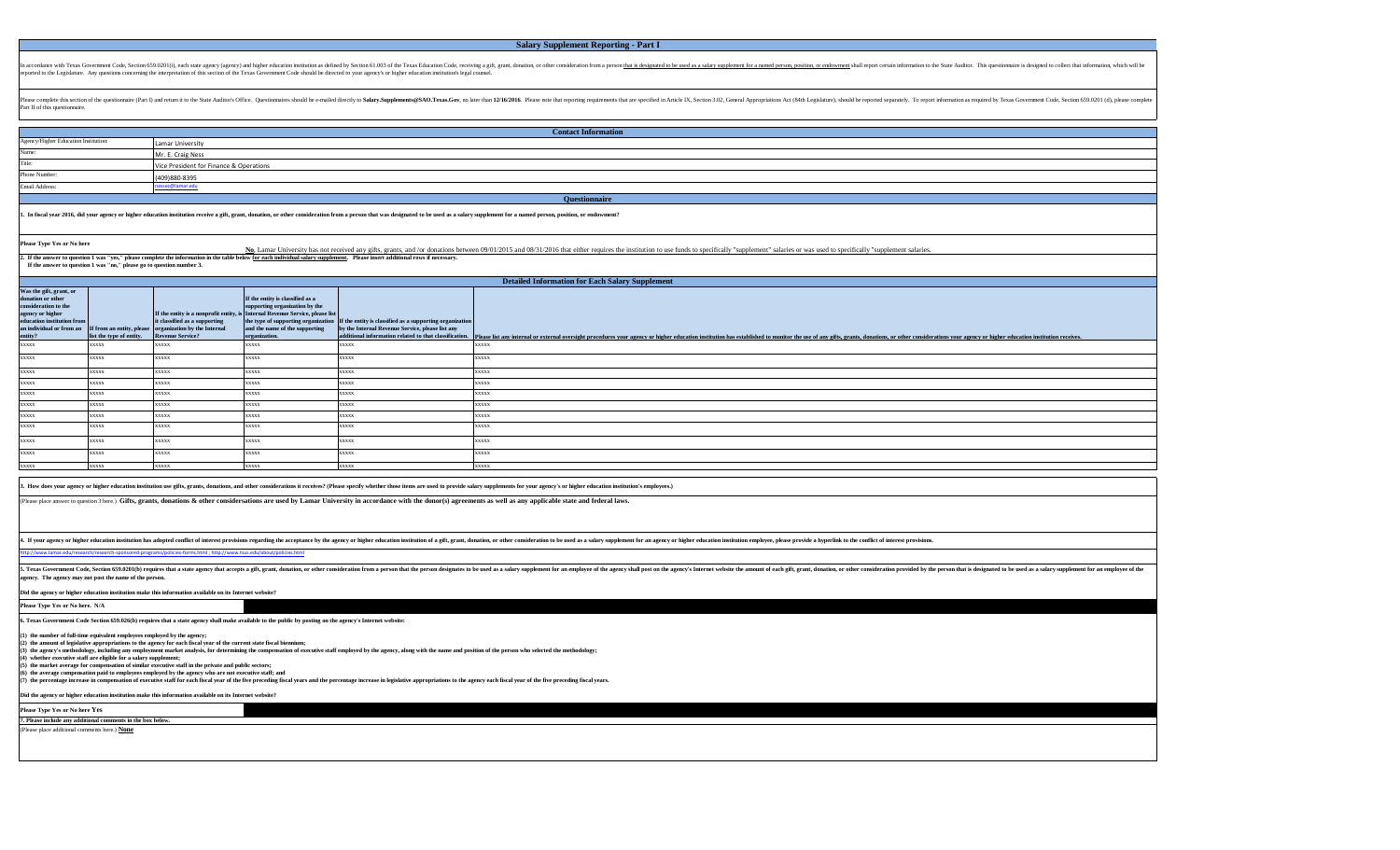| In accordance with Texas Government Code, Section 659.0201(d), if the person making a gift, grant, or donation or providing other consideration to the state agency for the purpose of a salary supplement is an entity create |
|--------------------------------------------------------------------------------------------------------------------------------------------------------------------------------------------------------------------------------|
| to provide support for the state agency, the entity shall report to the agency:                                                                                                                                                |

**Salary Supplement Reporting - Part II** 

1. The name of each person who makes gifts, grants, or donations, or provides other consideration to the entity, in an amount or having a value that exceeds \$10,000, unless the person has made a request to the entity to re anonymous; and

2. The amount or value of each specific gift, grant, donation, or other consideration.

Texas Government Code, Section 659.0201(e) states a state agency that receives a gift, grant, donation, or other consideration described by Subsection (d) shall compile the information the agency receives under Subsection into a report and submit the report to the state auditor and the legislature. This questionnaire is designed to collect that information, which may be reviewed by the State Auditor's Office to identify any conflicts of int other areas of risk. The State Auditor's Office will report audit results to the Legislature. Any questions concerning the interpretation of this section of the Texas Government Code should be directed to your agency's or education institution's legal counsel.

Please complete this section (Part II) of the questionnaire and return it to the State Auditor's Office. Questionnaires should be e-mailed directly to Salary. Supplements@SAO.Texas.Gov, no later than 12/16/2016. Please not that reporting requirements that are specified in Article IX, Section 3.02, General Appropriations Act (84th Legislature), should be reported separately. To report information as required by Texas Government Code, Section 659.0201 (i), please complete Part I of this questionnaire.

| <b>Contact Information</b>                                                                                                                                                                                                                                                     |                                                                                                                                                                                                                                                                                                                                                                                                                                                                                                                                                                                                                                                                         |                                                                                                                                                                                                    |  |  |
|--------------------------------------------------------------------------------------------------------------------------------------------------------------------------------------------------------------------------------------------------------------------------------|-------------------------------------------------------------------------------------------------------------------------------------------------------------------------------------------------------------------------------------------------------------------------------------------------------------------------------------------------------------------------------------------------------------------------------------------------------------------------------------------------------------------------------------------------------------------------------------------------------------------------------------------------------------------------|----------------------------------------------------------------------------------------------------------------------------------------------------------------------------------------------------|--|--|
| Agency/Higher Education Institution:                                                                                                                                                                                                                                           | <b>Lamar University</b>                                                                                                                                                                                                                                                                                                                                                                                                                                                                                                                                                                                                                                                 |                                                                                                                                                                                                    |  |  |
| Name:                                                                                                                                                                                                                                                                          | Mr. E. Craig Ness                                                                                                                                                                                                                                                                                                                                                                                                                                                                                                                                                                                                                                                       |                                                                                                                                                                                                    |  |  |
| Title:                                                                                                                                                                                                                                                                         | Vice President for Finance & Operations                                                                                                                                                                                                                                                                                                                                                                                                                                                                                                                                                                                                                                 |                                                                                                                                                                                                    |  |  |
| Phone Number:                                                                                                                                                                                                                                                                  | (409)880-8395                                                                                                                                                                                                                                                                                                                                                                                                                                                                                                                                                                                                                                                           |                                                                                                                                                                                                    |  |  |
| Email Address:                                                                                                                                                                                                                                                                 | nessec@lamar.edu                                                                                                                                                                                                                                                                                                                                                                                                                                                                                                                                                                                                                                                        |                                                                                                                                                                                                    |  |  |
| <b>Questionnaire</b>                                                                                                                                                                                                                                                           |                                                                                                                                                                                                                                                                                                                                                                                                                                                                                                                                                                                                                                                                         |                                                                                                                                                                                                    |  |  |
| 1. In fiscal year 2016, did your agency or higher education institution receive a gift, grant, donation, or other consideration for the purpose of a salary supplement from an entity created solely to provide support for<br>your agency?                                    |                                                                                                                                                                                                                                                                                                                                                                                                                                                                                                                                                                                                                                                                         |                                                                                                                                                                                                    |  |  |
| Please type Yes or No here No                                                                                                                                                                                                                                                  |                                                                                                                                                                                                                                                                                                                                                                                                                                                                                                                                                                                                                                                                         |                                                                                                                                                                                                    |  |  |
| 2. If the answer to question 1 was "yes," please complete the information in the table below for each individual salary supplement. (Please insert additional rows if necessary.) If the answer to question 1 was "no,"<br>please continue to the Additional Comments Section. |                                                                                                                                                                                                                                                                                                                                                                                                                                                                                                                                                                                                                                                                         |                                                                                                                                                                                                    |  |  |
| <b>Detailed Information for Each Salary Supplement</b>                                                                                                                                                                                                                         |                                                                                                                                                                                                                                                                                                                                                                                                                                                                                                                                                                                                                                                                         |                                                                                                                                                                                                    |  |  |
| provide support for your agency or higher<br>education institution.                                                                                                                                                                                                            | Please list the name of each person who makes gifts, grants, or donations, or provides other<br>considerations to the entity, in an amount or having a value that exceeds \$10,000, unless the<br>person has made a request to the entity to remain anonymous. (If the person requested to remain If the amount or value of each specific gift, grant, donation, or other consideration<br>Please list the name of the entity created solely to anonymous, please place the word "Anonymous" in the column.) Information provided to an<br>higher education institution under Texas Government Code, Subsection (d), is not subject to<br>disclosure under Chapter 552. | exceeded \$10,000, what was the amount? Information provided to an higher education<br>institution under Texas Government Code, Subsection (d), is not subject to disclosure<br>under Chapter 552. |  |  |
| <b>XXXXX</b>                                                                                                                                                                                                                                                                   | <b>XXXXX</b>                                                                                                                                                                                                                                                                                                                                                                                                                                                                                                                                                                                                                                                            | <b>XXXXX</b>                                                                                                                                                                                       |  |  |
| <b>XXXXX</b>                                                                                                                                                                                                                                                                   | <b>XXXXX</b>                                                                                                                                                                                                                                                                                                                                                                                                                                                                                                                                                                                                                                                            | <b>XXXXX</b>                                                                                                                                                                                       |  |  |
| <b>XXXXX</b>                                                                                                                                                                                                                                                                   | <b>XXXXX</b>                                                                                                                                                                                                                                                                                                                                                                                                                                                                                                                                                                                                                                                            | <b>XXXXX</b>                                                                                                                                                                                       |  |  |
| <b>XXXXX</b>                                                                                                                                                                                                                                                                   | <b>XXXXX</b>                                                                                                                                                                                                                                                                                                                                                                                                                                                                                                                                                                                                                                                            | <b>XXXXX</b>                                                                                                                                                                                       |  |  |
| 3. Please include any additional comments in the box below.                                                                                                                                                                                                                    |                                                                                                                                                                                                                                                                                                                                                                                                                                                                                                                                                                                                                                                                         |                                                                                                                                                                                                    |  |  |